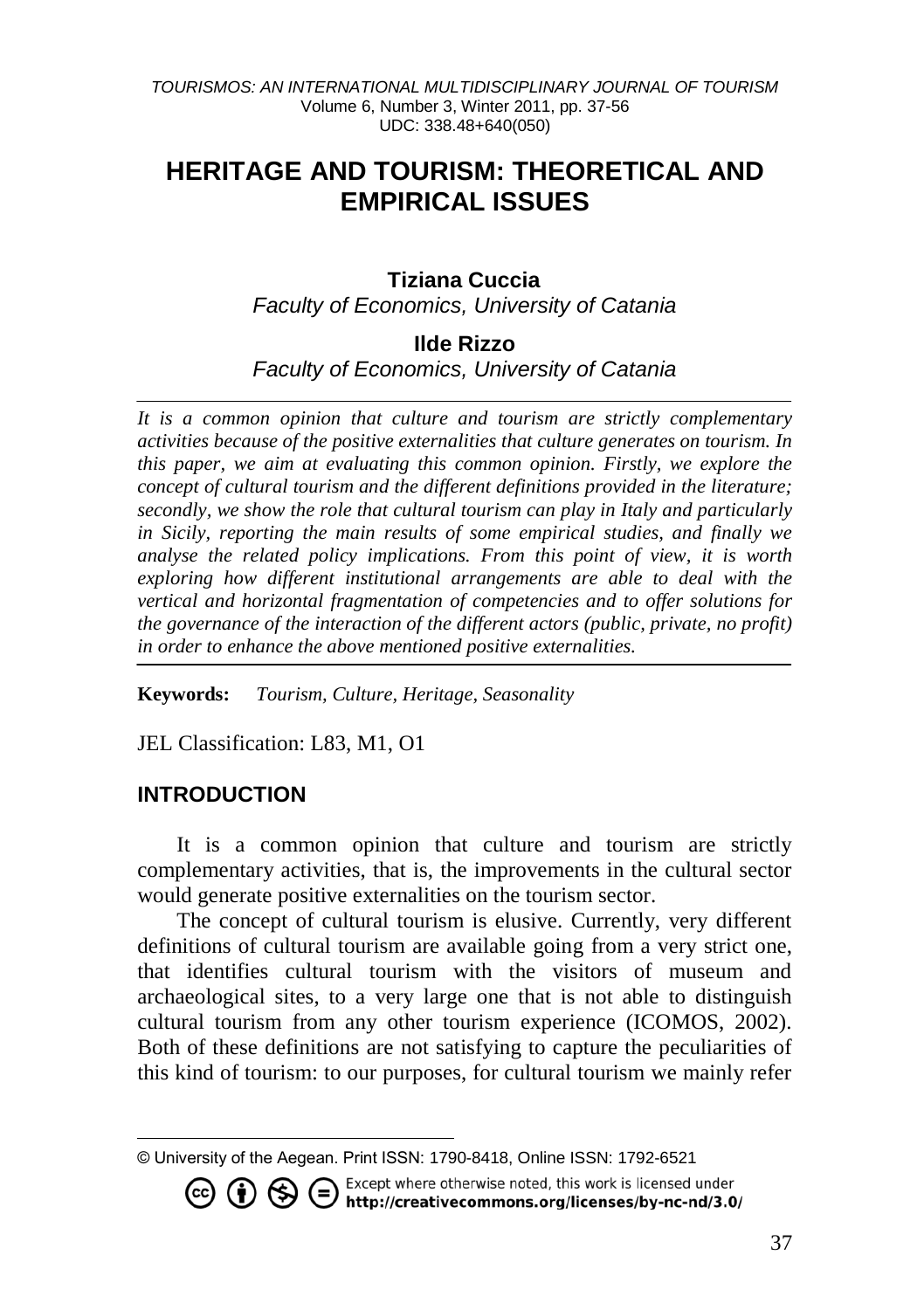to the former definition, though including not only tangible but also intangible heritage.

As Bonet (2003) outlines, cultural tourism has recently developed as a consequence of the evolution of the tourist industry, facing the saturation of the previous model, based on a limited number of tourist attractions (sunny beaches or big cities) and pointing toward the exploitation of a more competitive market. Cultural destinations may attract a wide range of tourist demand, offering a motivation to choose a site or to spend more time in it.

From the macroeconomic point of view, great attention is paid to the potential beneficial economic effects of tourism on economic growth, measured both in terms of income and employment. However, these effects cannot be taken for granted, crucially depending, among the other thinks, on the links established between the tourist sector and the local economy, so that tourist expenditure can produce its multiplier effects (evidence is contradictory; see, for instance, Sequeira and Campos, 2005, and Bellini et al., 2007). The potential economic effects produced by cultural tourists might be even greater, provided that their demand seems to be more individually oriented and locally based and, as some surveys show (e.g. Centro Studi Europa Inform, 2004), they spend on average more than other tourists, though caution should be used in such quantitative evaluations. Alongside the potential benefits, the costs of tourism – in terms of its sustainability and of its effects on the maintenance of cultural diversity– cannot be disregarded (Streeten, 2006). The crucial issue is to find "the right balance between encouraging the expansion of cultural tourism and safeguarding heritage sites and monuments by keeping the volume of tourists to heritage travel destination areas to within optimum sustainable limits" (Europa Nostra, 2006).

In this paper, we aim at evaluating to what extent these externalities arise, considering some peculiar aspects of cultural tourism in Italy and some empirical pieces of evidence concerning selected tourism destinations in Sicily where tangible and intangible cultural endowment plays a relevant role.

The quantitative dimension of cultural tourism in Italy is described reporting the official data supplied by the Italian Statistics Office (ISTAT), that registers the tourism flows in art cities. We report the empirical evidence on the selected Sicilian tourism destinations and we focus on the role of cultural tourism in lessening seasonality.

Eventually, we derive some policy implications for the governance of the cultural sector, using Sicily as a case study.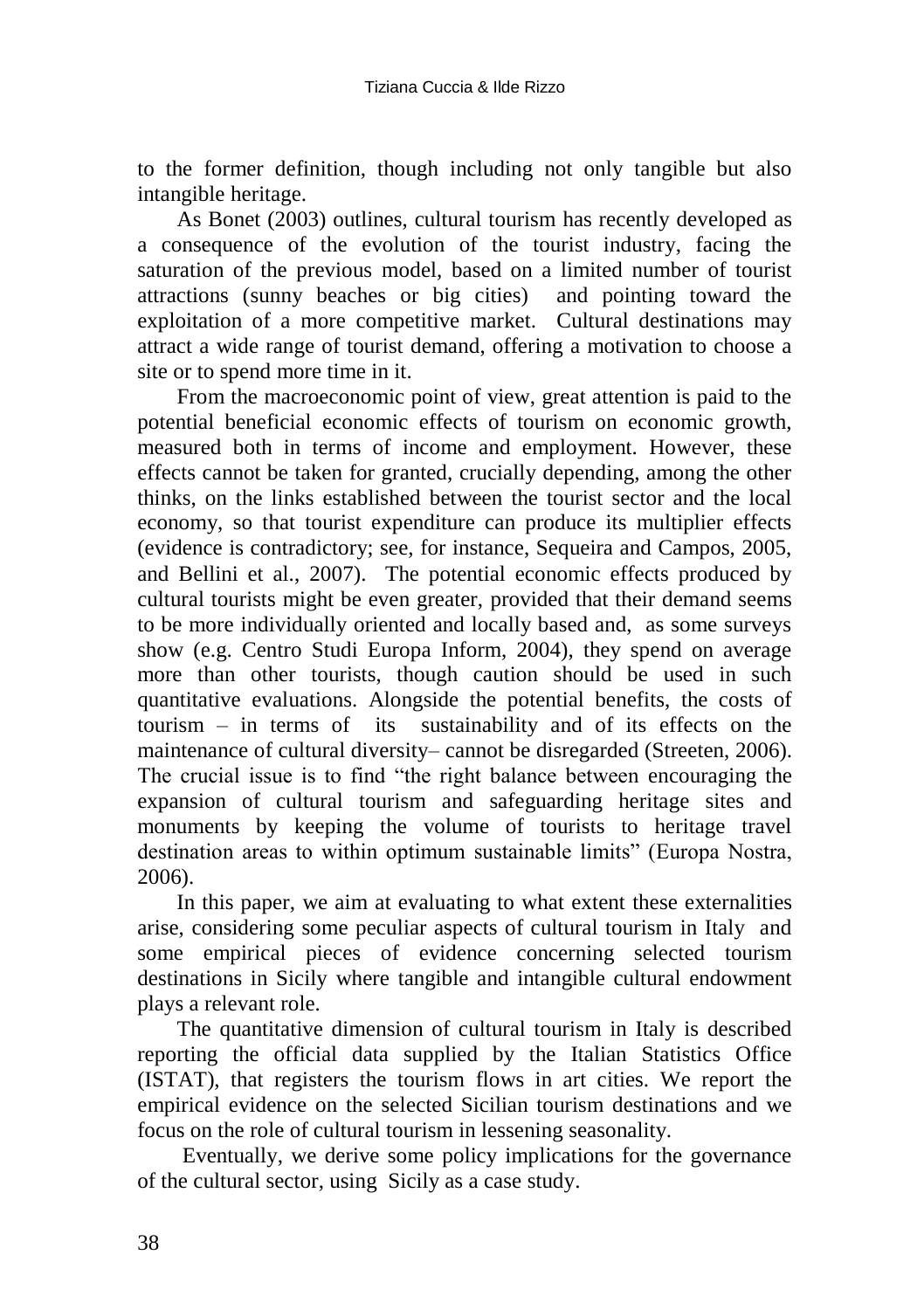# **CULTURAL TOURISM IN ITALY: SOME DATA**

Available data show that cultural tourism  $-$  e.g. people consuming cultural services while travelling (though culture was not necessarily the primary motivation for travelling) – is an increasing world phenomenon. According to Europa Nostra (2006), more than 50% of tourism in Europe is driven by cultural heritage. Different surveys (e.g., Centro Studi Europa Inform, 2004) show that cultural tourists are well educated, with income above the average and less oriented, than the general tourist, toward organised forms of tourism. There is also a tendency toward a "dispersion of visitors among different cultural attraction types in the destination, and in particular a shift from 'heritage' attractions towards 'arts' attractions." (Geser, 2007).

Recent analyses (Touring Club Italia, 2007a and De Carlo and Dubini, 2008) outline some characteristics of cultural tourism in Italy, in line with international trends.

Official statistics provided by the Italian Statistical Office (ISTAT) show that in 2005, more than 29 million out of 88 million of arrivals (33.5% of the total) were registered in the arts cities. Therefore, in terms of arrivals, cultural tourism has the highest market share, better than the seaside tourism (22.8%); in terms of overnight stays, cultural tourism has the second market share (24.3%), behind the seaside tourism (31.6%) (Touring Club Italia, 2007a). The share of foreign tourists is higher in the arts cities (33.5%) than in the seaside destinations (23.9%).

In the period 2000-2005, the stays of tourists in the arts cities increased about 10 per cent while the stays of tourists in the seaside destinations declined (-2.7%) even if, in 2005, the average stay in the seaside destinations (5.5 days) is still higher than in the arts cities (2.9 days); the overall tourism stays increased by about 3%. A peculiar feature is that cultural tourists not only visit the "superstar" arts cities (Rome, Florence, Venice, Naples), the ones that any tourist first coming in Italy cannot miss, but also the "minor" arts cities that are spread all over the country, where "minor" stands for small size and worse accessibility but no value judgement on their cultural endowment is implied.

In the period 2000-2005, tourist presence, as measured by stays, in both superstar and minor art cities increased (respectively by  $+11\%$  and 8%) and, except in 2005, the rate of growth is higher in the minor arts cities than in the superstars (De Carlo and Dubini, 2008). Foreign tourists are more concentrated in the superstars while domestic tourists prefer the minor ones though this tendency is slowly changing; foreign presence in the "minor" arts cities increased more than in the superstar cities (+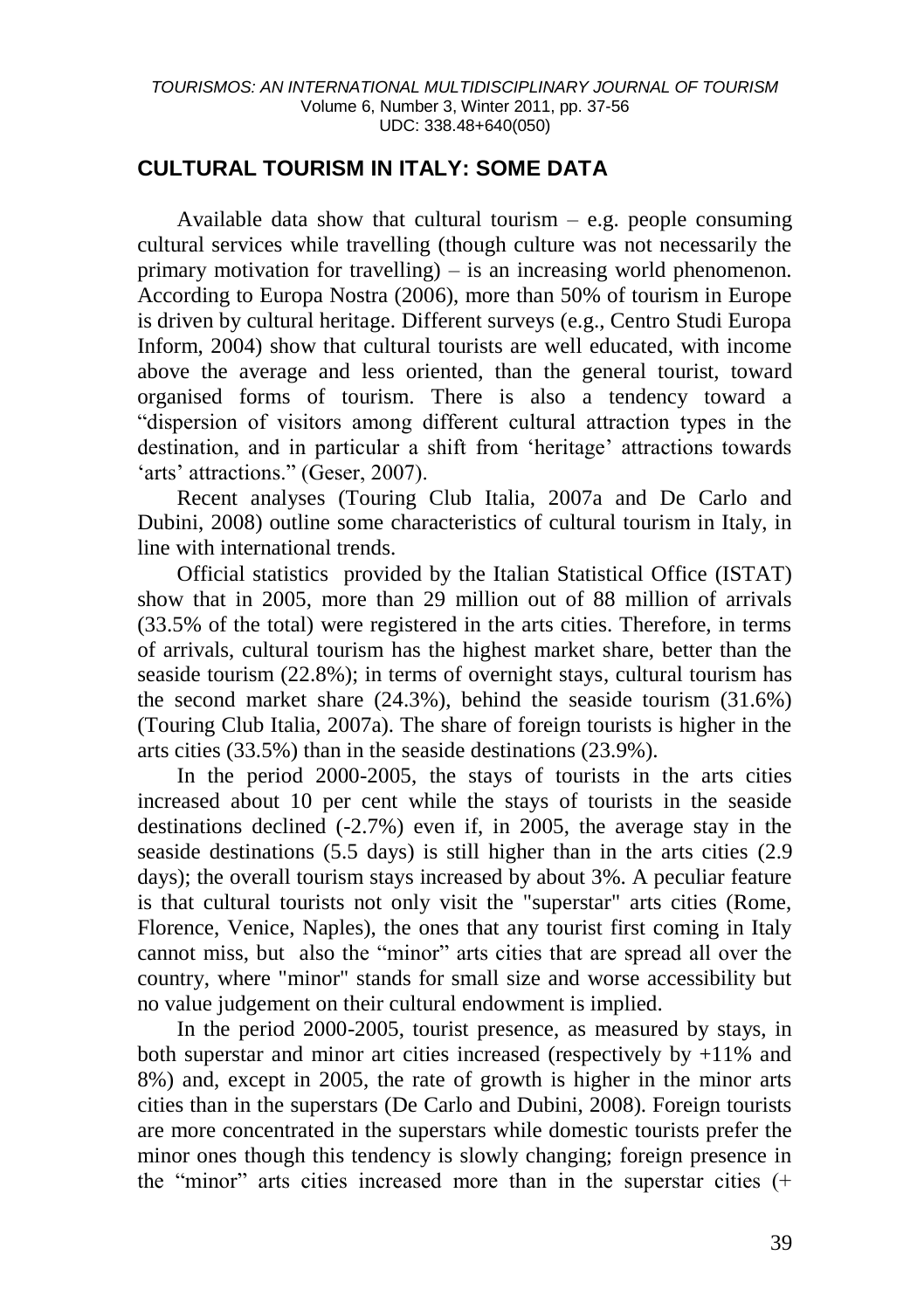22.7% and +12.8%). 40% of foreign tourists expenditure is in the superstar arts cities while the other 60% is in the minor ones.

The increasing domestic and foreign demand towards the minor arts cities has some policy implications which will be investigated.

An additional aspect of the cultural destinations has to be considered; namely their role in reducing the seasonality in tourism flows.

# **THE ECONOMIC RELEVANCE OF SEASONALITY IN TOURISM**

Seasonality is a physiological feature of tourism that sometimes can assume pathological dimension. It can be defined as "the temporal imbalance in the phenomenon of tourism, which may be expressed in terms of dimensions of such elements as numbers of visitors, expenditure of visitors, traffic on highways and other forms of transportation, employment and admissions to attractions" (Butler, 2001).

Seasonality is affected by causes that are out of the control of the decision-makers (natural causes, such as climatic factors) and causes that are partially controlled by decision-makers (institutional causes, such as school holidays schedule, planning and scheduling of festival and cultural events); the role of individual preferences cannot be either totally disregarded (bandwagon effects, persistence of habits) (Lundtorp et al., 2001).

Moreover, the patterns of seasonality of a tourism destination is not stable but it can change over time according to the life cycle of the destination: new tourism destinations differ from mature tourism destinations (Rossellò Nadal et al, 2004).

From an economic point of view, seasonality has relevant effects on local economic systems as far as transport, traffic, public service congestion and labour market are concerned and generates private and social costs.

All the economic agents in the tourism sector pay a private cost: the producers receive a more volatile and lower return on their investments; the workers suffer because of the seasonal demand of labour and long periods of unemployment; the final consumers –both tourist and residents– pay higher prices for any kind of good and service in the peak season.

The social costs of seasonality concern: the peak season congestion of local public utilities, such as water supply, waste management and transportation; the unsustainable pressure of tourism that can overcome the carrying capacity of the tourism destination and cause irreversible intra-generational and inter-generational damages.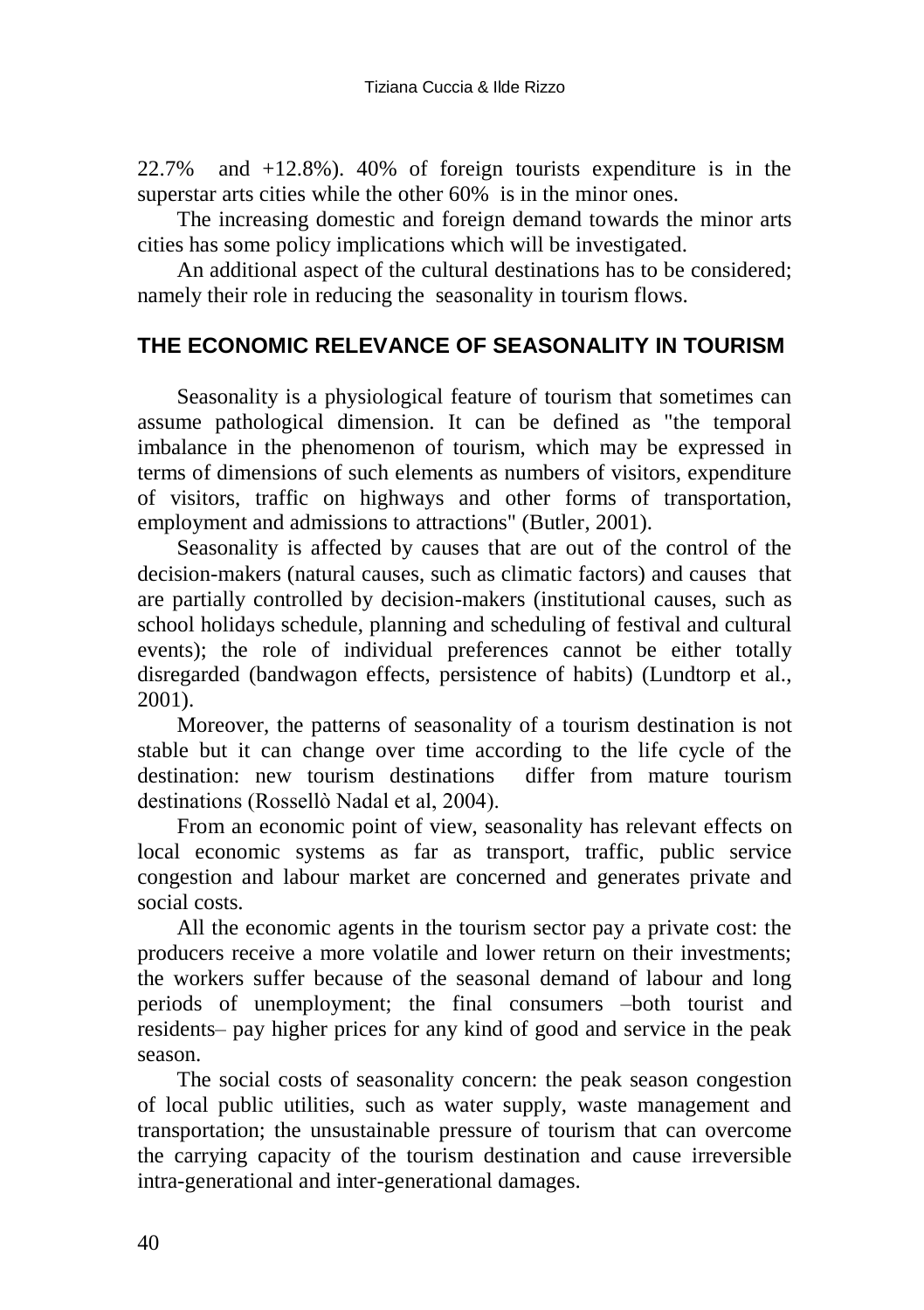#### *TOURISMOS: AN INTERNATIONAL MULTIDISCIPLINARY JOURNAL OF TOURISM* Volume 6, Number 3, Winter 2011, pp. 37-56 UDC: 338.48+640(050)

Therefore, it would be important for policy-makers: (i) determining the optimal degree of seasonality, on the grounds of a preliminary analysis of the carrying capacity of the local destinations (through Benefit- Cost-Analysis or Environmental Impact Valuation as Candela and Castellani, 2007 suggest); (ii) promoting different types of tourism such as cultural tourism that could help lessening seasonality.

## **THE SEASONALITY IN SOME SELECTED DESTINATIONS IN SICILY**

It is a common assumption that cultural tourism is less seasonal than other forms of tourism; in this section we try to evaluate such an assumption using Sicily as a case study.

We base on an analysis on some selected destinations in Sicily (see Cuccia and Rizzo, 2011). The destinations have been selected on the basis of both their geographical location and cultural and natural endowment assuming that these features determine the type of tourism that they potentially attract.

The selected destinations are: Agrigento, Siracusa, Taormina, Piazza Armerina, Caltagirone and the Aeolian Islands. Particularly, apart from Taormina, that is an international tourism destination known for its cultural heritage as well as for its seaside, all the other destinations are included in the World Heritage List (WHL) and therefore they are top cultural and natural destinations. However, Agrigento and Siracusa are located near the sea while Piazza Armerina and Caltagirone are located in the inner Sicily and their tourism attractiveness depend only on cultural heritage; Aeolian Islands, that are also included in the WHL as a natural site, can be considered an extreme case of "pure" sun and sea destination for their geographical location.

We analyse ISTAT monthly data, over the period January 1998 to December 2006, concerning tourist presence in the above mentioned Sicilian destinations, and compare them with regional and national data.

There are significant differences among the selected destinations as far as tourism flows dimension and accommodation infrastructures are concerned: Taormina, Siracusa, Agrigento together with the Aeolian Islands register a larger average monthly presence and accommodation capacity than Caltagirone and Piazza Armerina; Taormina has the largest tourism flow and the highest share of foreign tourism flows that are usually less seasonal than the domestic one, because of the different institutional framework that influences their holiday plans (and this will help to explain some features emerging in the following analysis).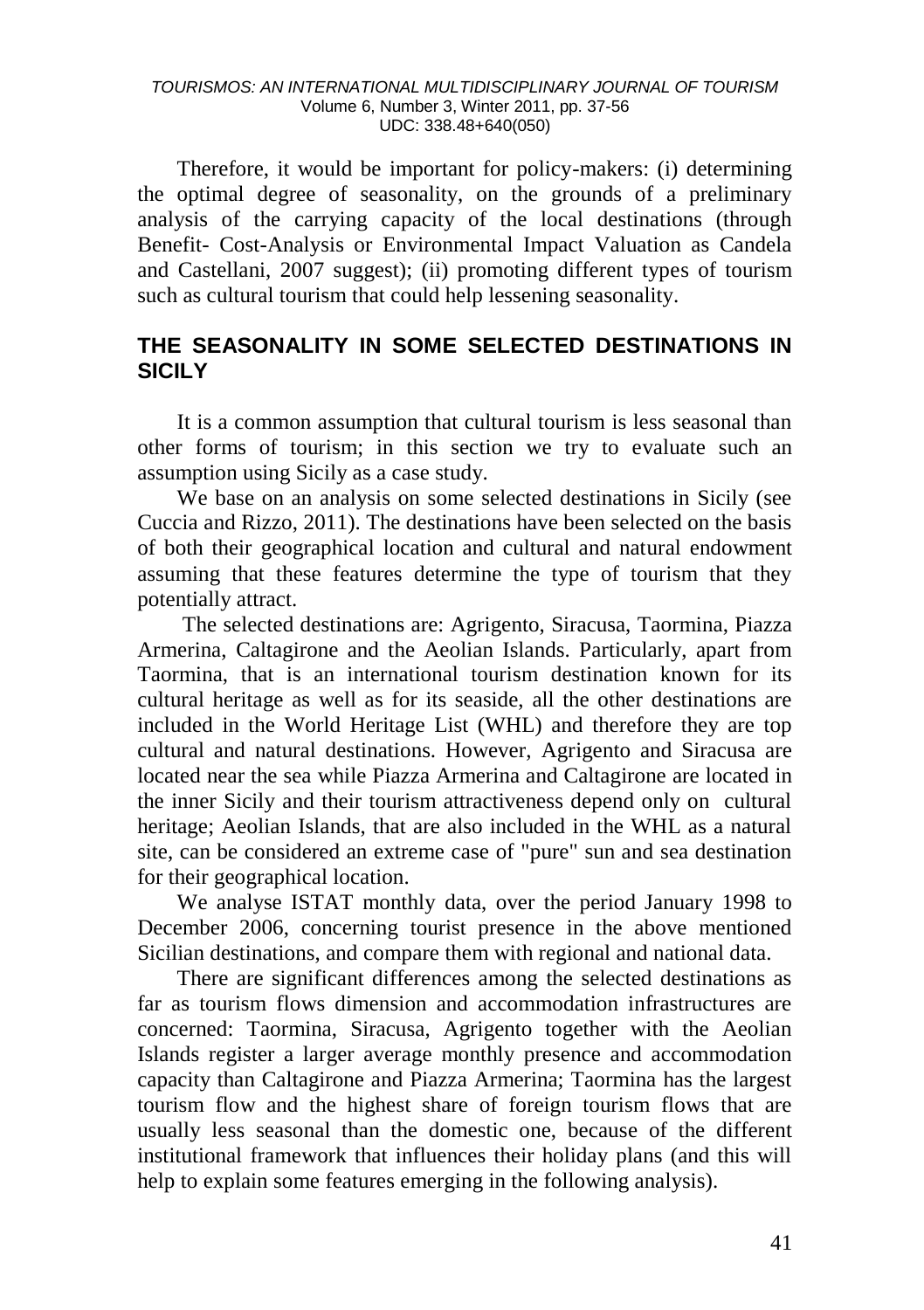Moreover, even if over the period 2000-2006, the dimension of hotels and extra hotel accommodation has been increasing, because of Regional governments support to the tourism industry, the difference in terms of accommodation capacity among the destinations considered persists. For instance, the number of beds in hotels almost doubled in Siracusa and Piazza Armerina, respectively from 2,549 beds in 2000 to 4,965 in 2006 and from 185 beds in 2000 to 461 in 2006. However, Piazza Armerina has a limited accommodation capacity yet.

# **EMPIRICAL EVIDENCE**

In the literature on seasonality in tourism, many measures have been considered (see e.g. Lundtorp, 2001). We mainly consider two classes of measures: descriptive statistics indicators (seasonality ratio, seasonality intensity, Gini index, etc.) and time-series property and regression analysis. This latter class considers the presence of tourists in each month of the years analysed as the combination of trend, cycle, seasonal and residual components.



**Figure 1a** Month-year graph of the presence in Italy

To disentangle these components, different procedures are available. Cuccia and Rizzo (2011) analyse the monthly data of the overnight stays

*Note: E+07 means 10,000,000.*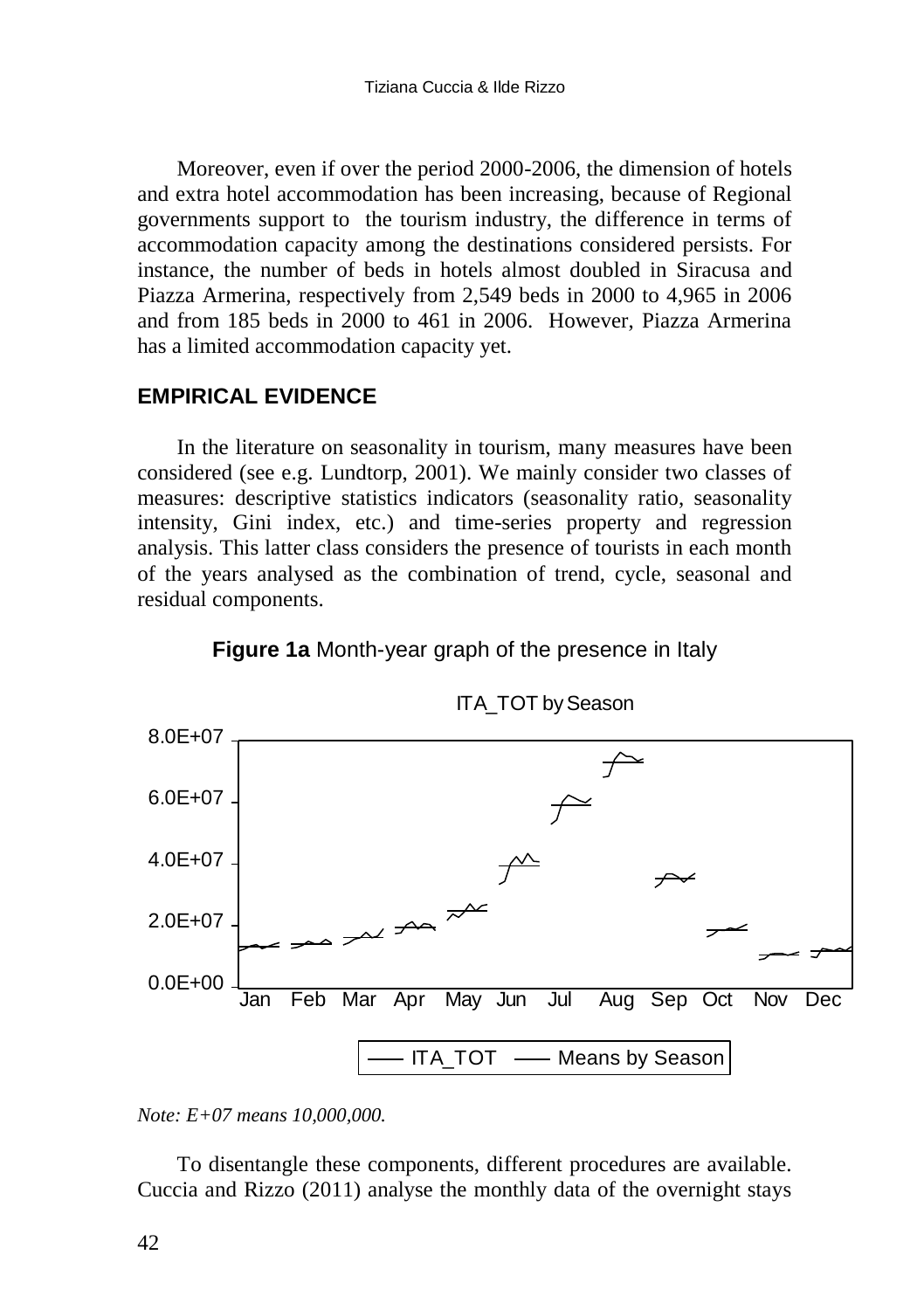#### *TOURISMOS: AN INTERNATIONAL MULTIDISCIPLINARY JOURNAL OF TOURISM* Volume 6, Number 3, Winter 2011, pp. 37-56 UDC: 338.48+640(050)

in the selected Sicilian destinations and compare the results with the analogous regional and national seasonal data in the considered period 1998-2006 using, among the available procedures, Census X-12 ARIMA program, provided by U.S. Census Bureau. In this paper, we report the graph representation of the series at hand (see Figures 1 and 2).

**Figure1b** Month-year graph of the presence in Sicily



SIC TOT by Season

Cuccia and Rizzo (2011) show that Italy and Sicily have quite similar seasonality in tourism, with a peak in summer season, that seems to be a little bit less important in Sicily than in Italy; the difference between the peak summer season and the shoulder seasons (spring and autumn) is smaller in Sicily than in Italy. However, seasonality is stable in Italy and increasing in Sicily as we can see in the monthly trend over the considered period (see Fig.1a and Fig.1b).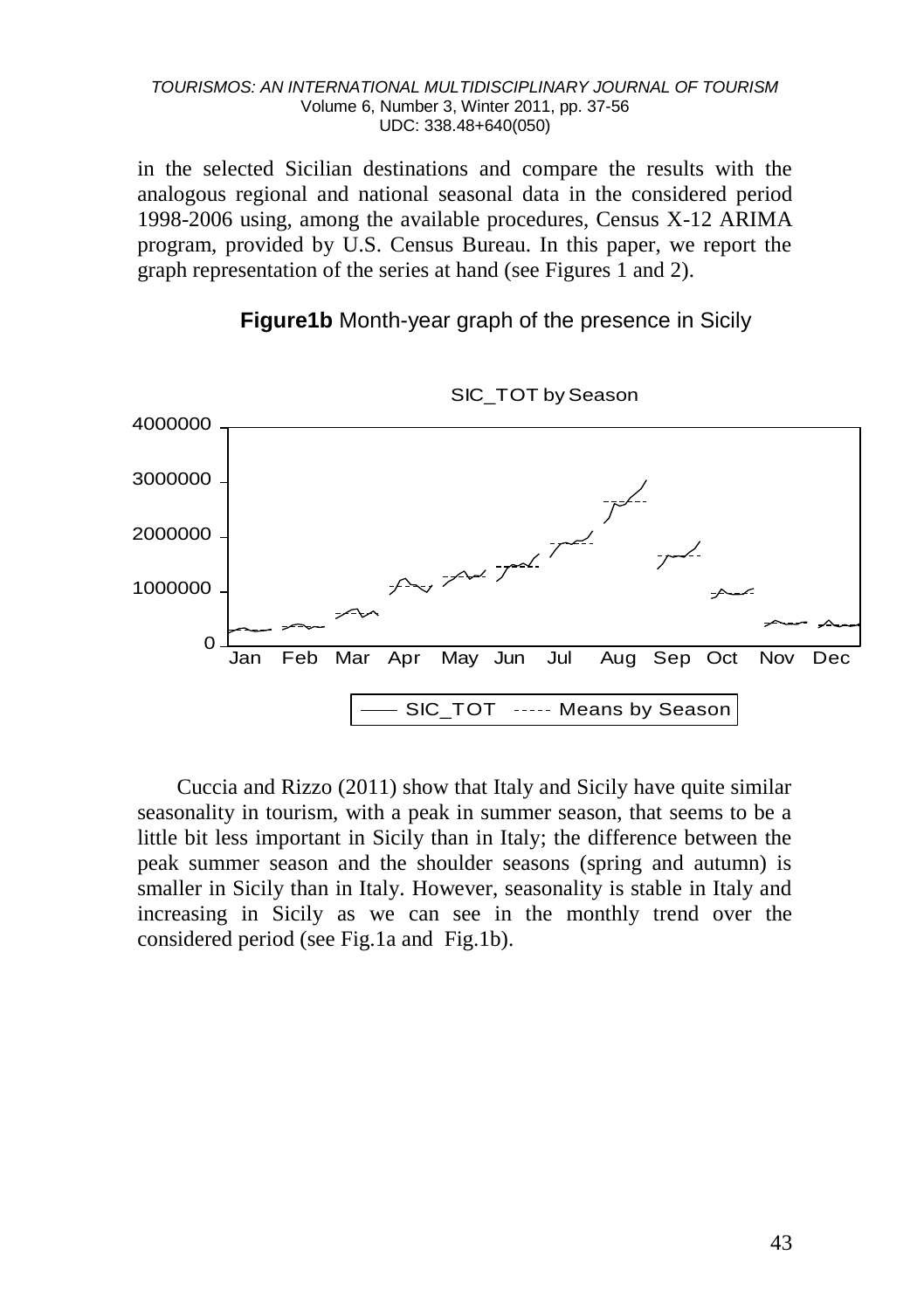**Figure 2** Month-year graphs on the presence in the six destinations selected

### **a) Aeolian Islands**



EOL\_TOT by Season

### **b) Agrigento**



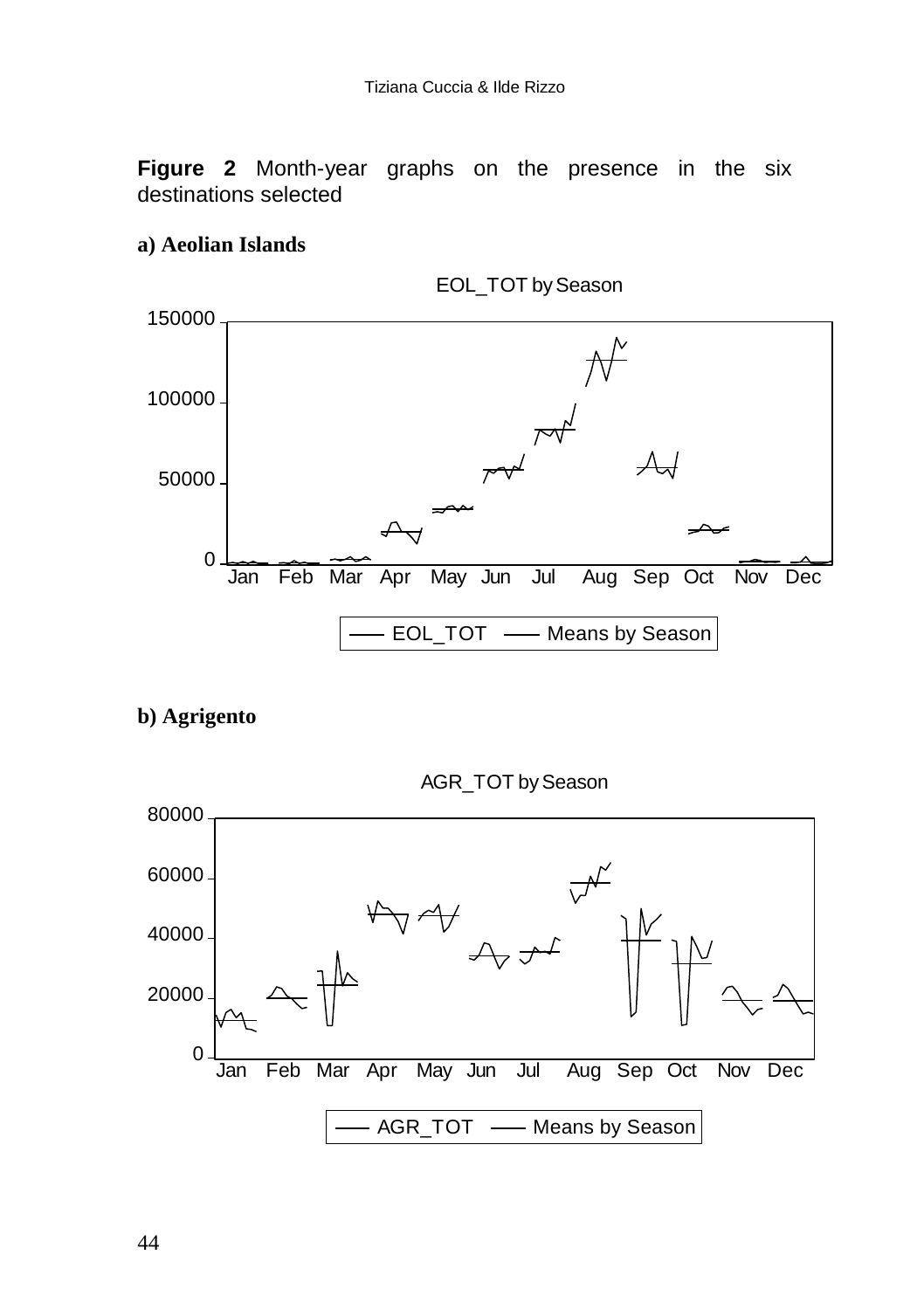### **c) Taormina**







As expected, the Aeolian Islands, extreme case of sun and sea destination, suffer a higher level of seasonality than the other selected destinations, with potentially cultural interest, and than Sicily in general (see Fig.2a.b.c.d.e.f). Among the selected destinations with cultural interest Taormina has the highest seasonality with a pattern similar to the regional one but with a longer length of tourism season that goes from April to October.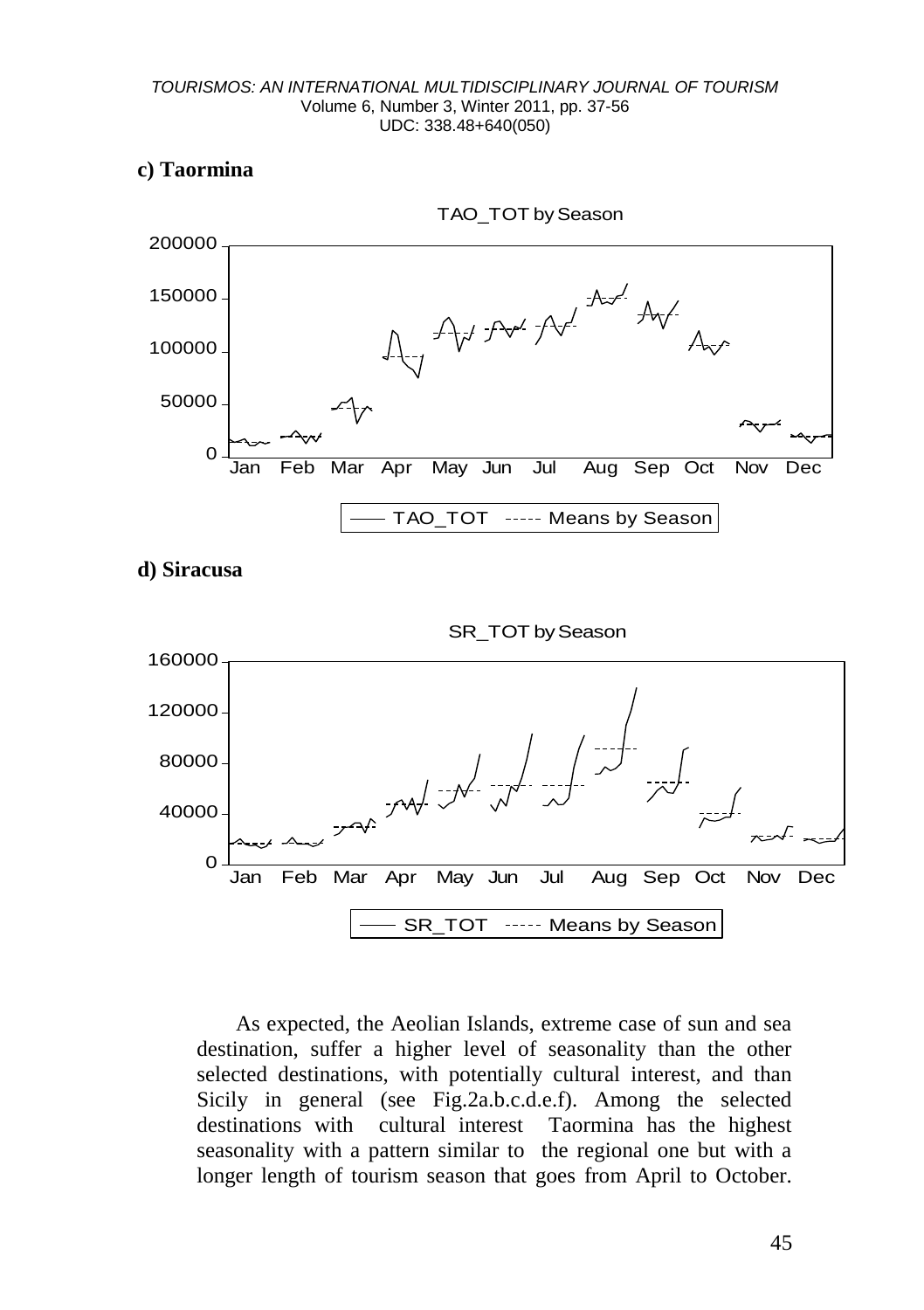Moreover, the difference between the August peak and the other summer and shoulder months is lower in Taormina than in Sicily (see Fig.1b and Fig.2c). A tentative explanation might be the above mentioned high presence of foreign tourists whose flow is less seasonal than the domestic tourism. The seasonal component in Siracusa is increasing, and the seasonality of Piazza Armerina is typical of most cultural sites in Italy and in Sicily, considering its climatic conditions, with the highest peak in April and May. Caltagirone, located in the inner Sicily, well- known not only for its tangible cultural capital but also for its intangible cultural capital (an ancient tradition of artistic ceramics) has the lowest seasonality and the dynamics of the seasonal factors over the period is rather stable (see Fig.2.f).





PZA\_TOT bySeason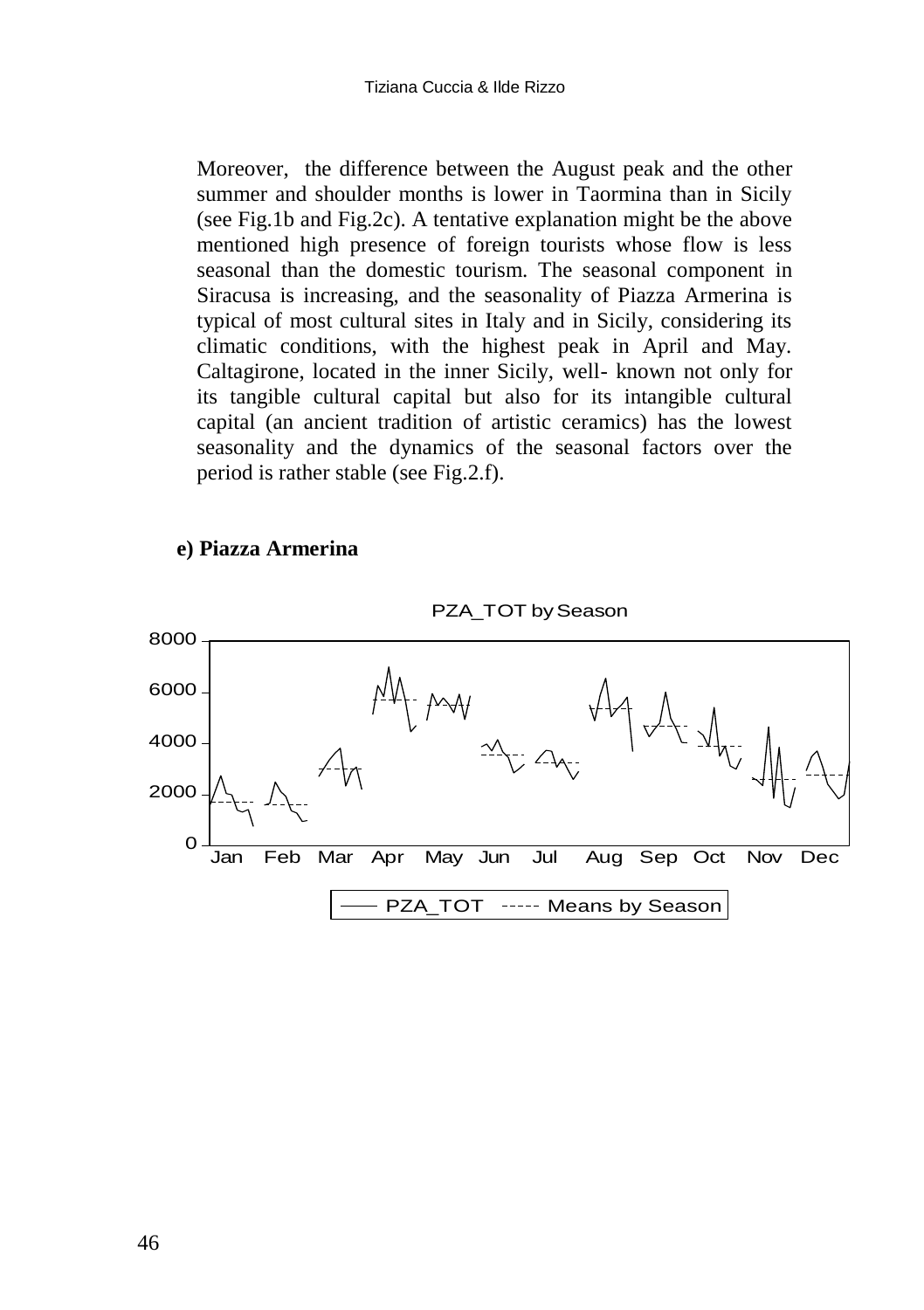# **f) Caltagirone**



# **SEASONALITY AND CULTURAL TOURISM**

Some conclusions on the relation between cultural tourism and seasonality come from the empirical study mentioned above.

In first approximation, we can say that where the cultural heritage does not represent the main attraction of a destination, seasonality does exist.

The almost "compulsory" destinations for tourists in Sicily (Taormina, Siracusa and Agrigento), where very important pieces of Sicilian cultural heritage can be visited, suffer seasonality. Their location on the coast or very close to the sea attracts tourists more interested in seaside and bathing than in cultural visits. Even if they have a larger dimension in terms of average monthly tourism flows and in terms of accommodation capacity, the private local operators of the sector seem to be not interested in paying off the high fixed investments in the accommodation capacity that have been recently done, adopting price strategies or promoting common cultural initiatives exploiting the local cultural heritage, that in the case of Siracusa and Agrigento is also protected by Unesco.

Cultural heritage contributes only marginally to reduce seasonality: in Taormina the high season is longer and in Agrigento the peaks are not only in August but also in April and May (see Fig.2b and Fig.2c). Even worse, Siracusa shows an increasing seasonality, the main attractiveness of this destination still being the seaside. In other words, empirical evidence shows that "superstar" heritage does not allow to overcome the problem of seasonality in tourism and the listing of the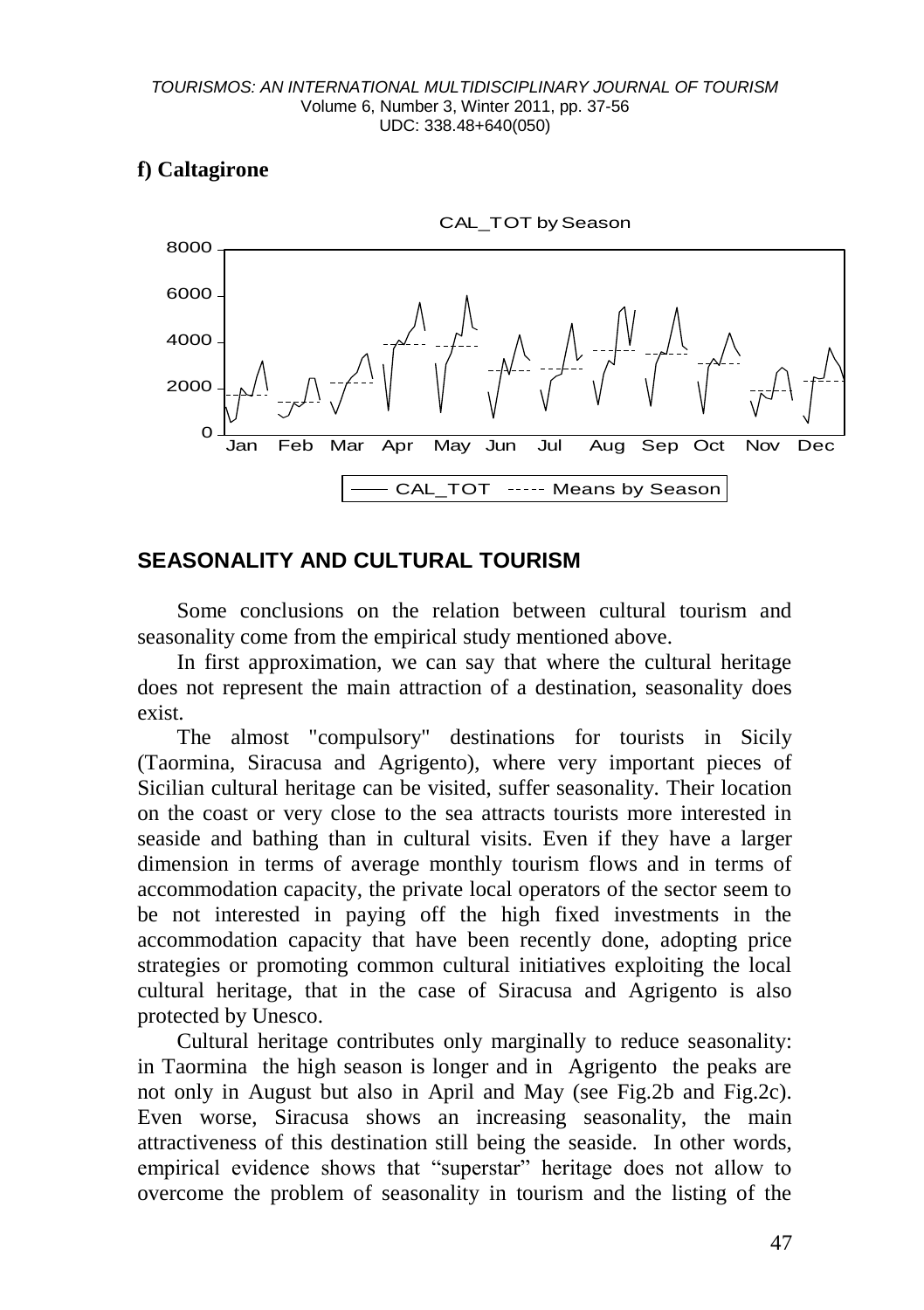World Heritage sites by Unesco is not effective for tourism purposes. Therefore, the analysis on these destinations can also give some indications on the present and vivid debate on the role that the inclusion in the WHL can play in promoting tourism and local development (Yang et al., 2010, Cellini, 2011, Frey and Steiner, 2010).

Seasonality is for sure less relevant in the second group of destinations, including the inner and "minor" (for local size and accommodation capacity) cultural destinations of Piazza Armerina and Caltagirone. However, Piazza Armerina, where another "superstar" cultural heritage is located ("Villa del Casale"), presents a more marked seasonality than Caltagirone: there is an increasing –though not significant– degree of seasonality but the peak months in April and May suggest that its attractiveness is based on culture. Therefore, a tentative conclusion is that "superstar" heritage is less effective in reducing seasonality than "minor" heritage spread in the historical centres of the art cities. Particularly, Caltagirone is characterised as a cultural destination and is in the WHL not for the presence of a single top monument like Villa del Casale in Piazza Armerina but for the Baroque style of the churches and buildings in the historical centre that are vivified by the main traditional artisans production of artistic ceramics and by the temporary cultural events that are organised during the year. Therefore, it is not the presence of a top monument that makes a destination a cultural destination. It is more the mixed of tangible and intangible cultural heritage and the awareness of the local community to possess this unique capital that creates a "cultural atmosphere" and makes a destination a cultural destination.

Moreover, we observe that the inner cultural destinations, that register a lower seasonality, do not benefit from the presence of summer tourists that want to combine beach tourism and cultural tourism. The potential complementarity between different forms of tourism seems to be not fully exploited, a tentative explanation being that there is a lack of coordination between tourism and cultural policies (see below).

Therefore, the increasing tourism role of the "minor" arts cities and especially of the cultural atmosphere has to be taken in account by the policy-makers in the promotion of cultural tourism destinations and can be used as a tool to reduce seasonality.

# **A POLICY PERSPECTIVE**

The above empirical evidence suggests that there is room for government intervention to foster cultural tourism and that the planning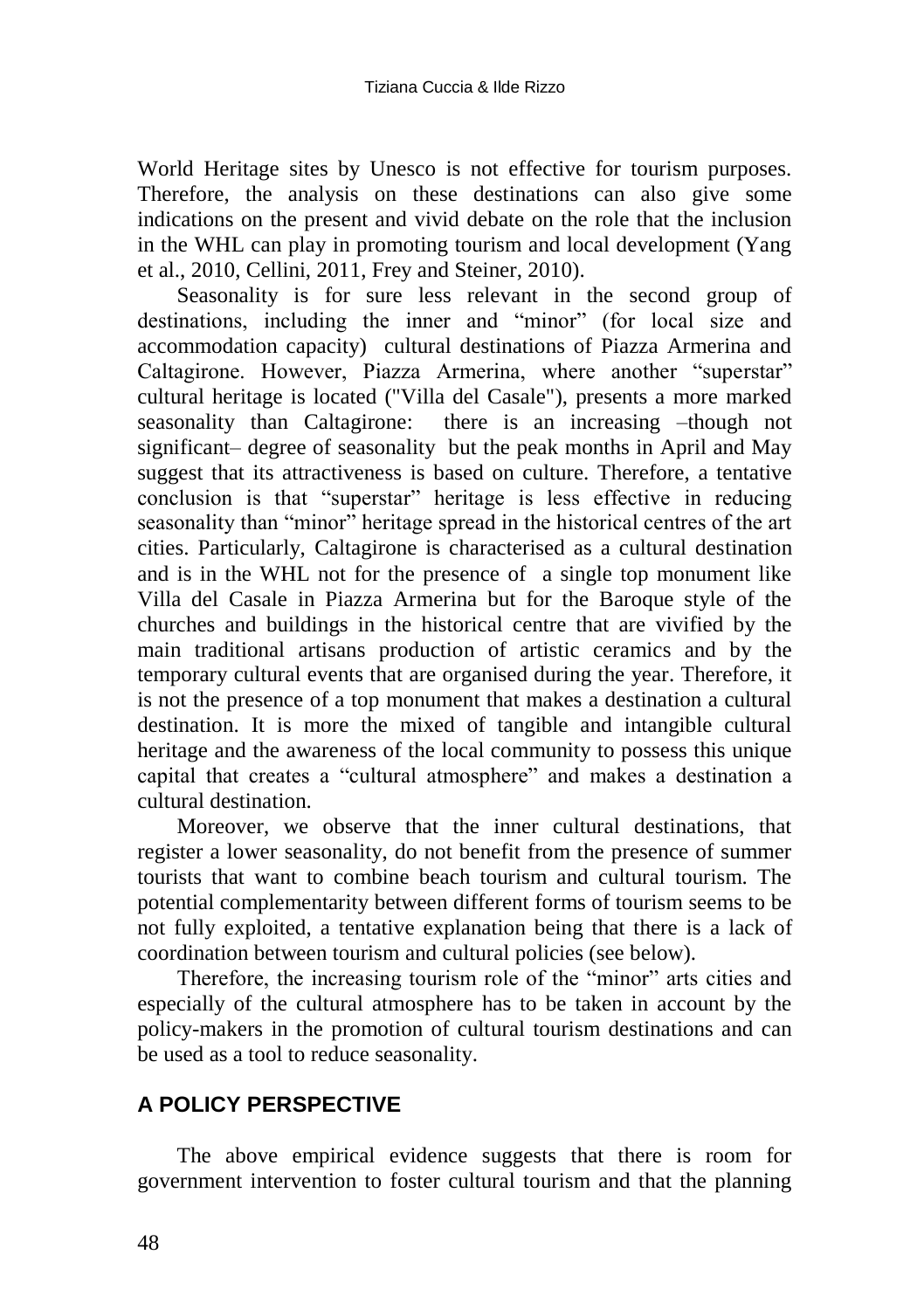of a series of local initiatives during the year, that can represent different aspects of culture in an anthropological meaning, can generate a positive externality on tourism, reducing the negative impacts of seasonality. In what follows, we try to look at cultural policies in the area of cultural tourism (see Rizzo and Throsby, 2006), using Sicily as a case study. In Sicily, the Regional Government is fully responsible for cultural policies enjoying a wider degree of autonomy than any other Region in Italy (the various dimension of such an autonomy are investigated by Rizzo and Towse, 2002).

To orientate Government action it can be useful to recall some basic facts. Firstly, cultural supply consists of many different resources, requiring different policy measures: built heritage (archaeological sites, museums, historical buildings, etc), ranging from superstar to minor heritage, historical sites (with historical, literary significance), performing arts (theatrical performances, concerts, dance, festivals), visual arts and exhibitions, intangible heritage (traditions, religious practices, representations, expressions, knowledge, skills).

Secondly, minor art cities play an increasing role but face problems of accessibility, accommodation capacity and financial capacity compared to the superstar art cities which must be considered.

Thirdly, the existence of cultural resources can be considered a necessary but not a sufficient condition for cultural tourism. Cultural heritage can be a powerful input (a resource to foster economic development through adequate forms of cultural tourism) only if cultural heritage as output of a public policy is sustainable, i.e. if policy-makers, being aware of the existing constraints and potentialities, enhance the economic effects of heritage planning cultural initiatives that help to create a "cultural atmosphere" in the destination.

To do so a common and co-ordinate action of policy-makers of different layers of government (regional, provincial and municipal) is needed in different fields: tourism, culture, public works, infrastructures and formation.

In Sicily, the Regional Government has identified "the valorisation of cultural tourism and the inclusion of heritage in an integrated tourist supply" as a strategic area of Regional policy (Regione Siciliana, 2007) as well as the promotion of the minor tourism destinations to overcome seasonality but these general statements are not met by the identification of more specific objectives nor by indicators to measure policy performance.

Indeed, reality goes in the opposite direction: though the aggregate image of Sicily is mainly based on archaeology and arts (49%) and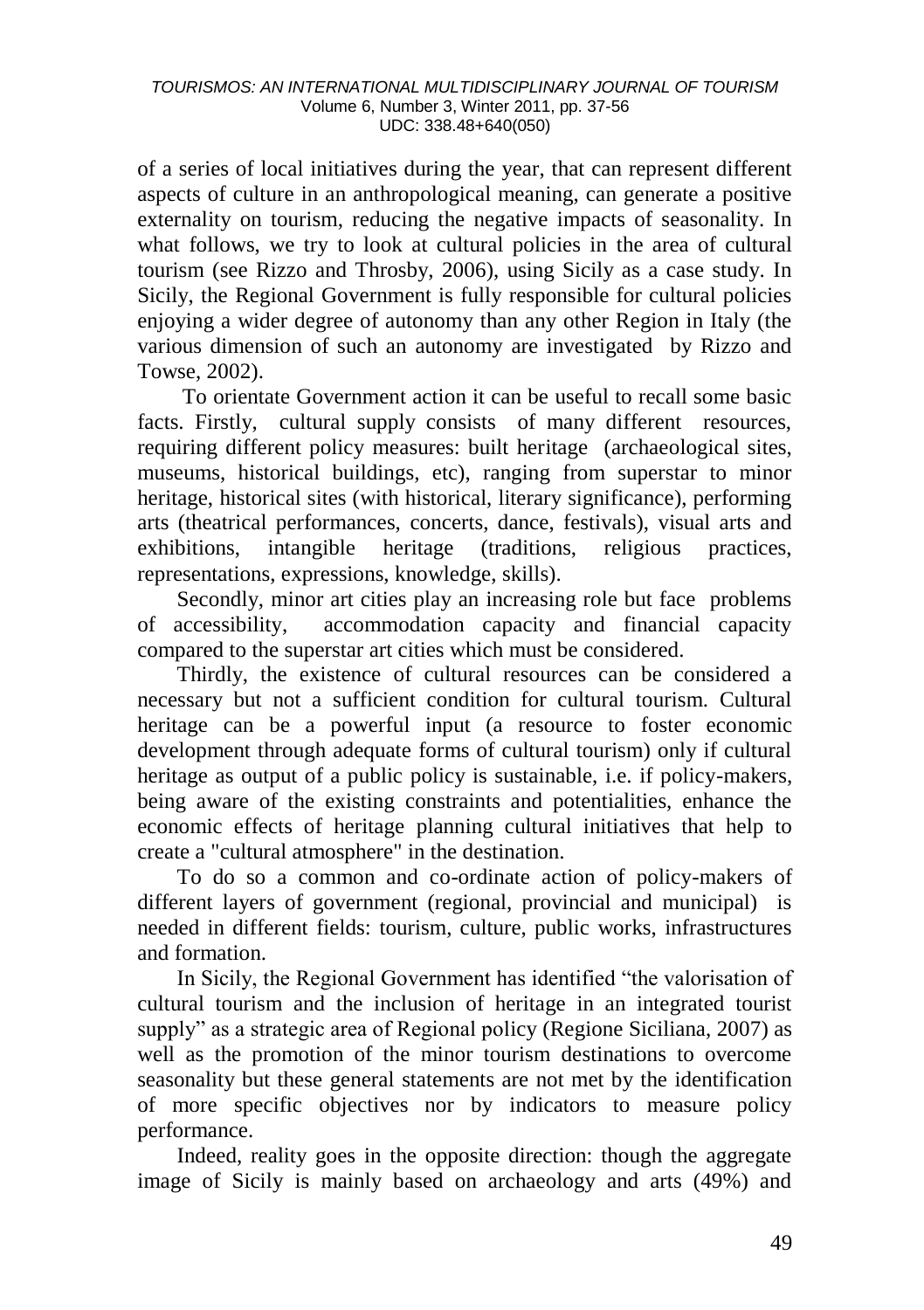"Sicilian identity" (18%) its tourist image is still essentially based on the sea as the empirical evidence on the selected destinations confirm (Regione Siciliana, 2001). The consequences for cultural tourism can be easily forecasted: for example, looking at the "superstars", in the list of the 30 most visited Italian sites and museums, the only one Sicilian entry, Piazza Armerina, is 17th (Touring Club Italia, 2007b).

A tentative explanation could be that in Sicily the supply of cultural heritage services is not designed to be *demand oriented* and to attract visitors. Museums, historical buildings and archaeological sites are publicly owned and mostly run directly by the public sector; an alternative model, widespread in the Anglo-Saxon world, is based on public provision, i.e. on the contracting out of cultural heritage services to private suppliers (for a closer investigation of the implications of the two models for cultural policies, see Peacock and Rizzo, 2008). In Italy, directors/curators enjoy a very scarce managerial autonomy, as far as admission ticket prices or opening hours are concerned, not to speak of personnel management. They are not subjected to any well defined and measurable objective set up by the funding authority (see Pignataro, 2002), and are more inclined to pursuit their own objectives, such as prestige and reputation, rather than cultural outputs with educational as well as entertainment content, aimed at attracting visitors. The use of multimedia information systems appears to be very limited and instructions are often scanty. Therefore, the needed co-ordination among all the subjects that can concur to create the cultural atmosphere in the destinations is not easy to organise. However, according to the empirical evidence, this is the only way for cultural heritage to help the tourism sector to lessen seasonality. Indeed, as it happens in Piazza Armerina, there is no evidence of any effort to promote neither a minimum level of cultural experience, developing user friendly services (booking, audioguide, guided tours, etc.) to induce or to facilitate the visit and/or the overall tourist experience nor to activate any form of community communication to receive feedback and suggestions from the public. This is relevant in the perspective of cultural tourism; in fact, as Greffe (2006) outlines, visitors do not demand only services but an "experience" which implies participation (not just a visit) as well as an active role rather than just "value for money".

Moreover, the above mentioned institutional features affect the composition of the heritage services supply in the sense of reducing the potential role of private and non-profit actors and, therefore, the overall dimension and the diversification of cultural supply. Private and nonprofit actors, in fact, can contribute to the production of cultural heritage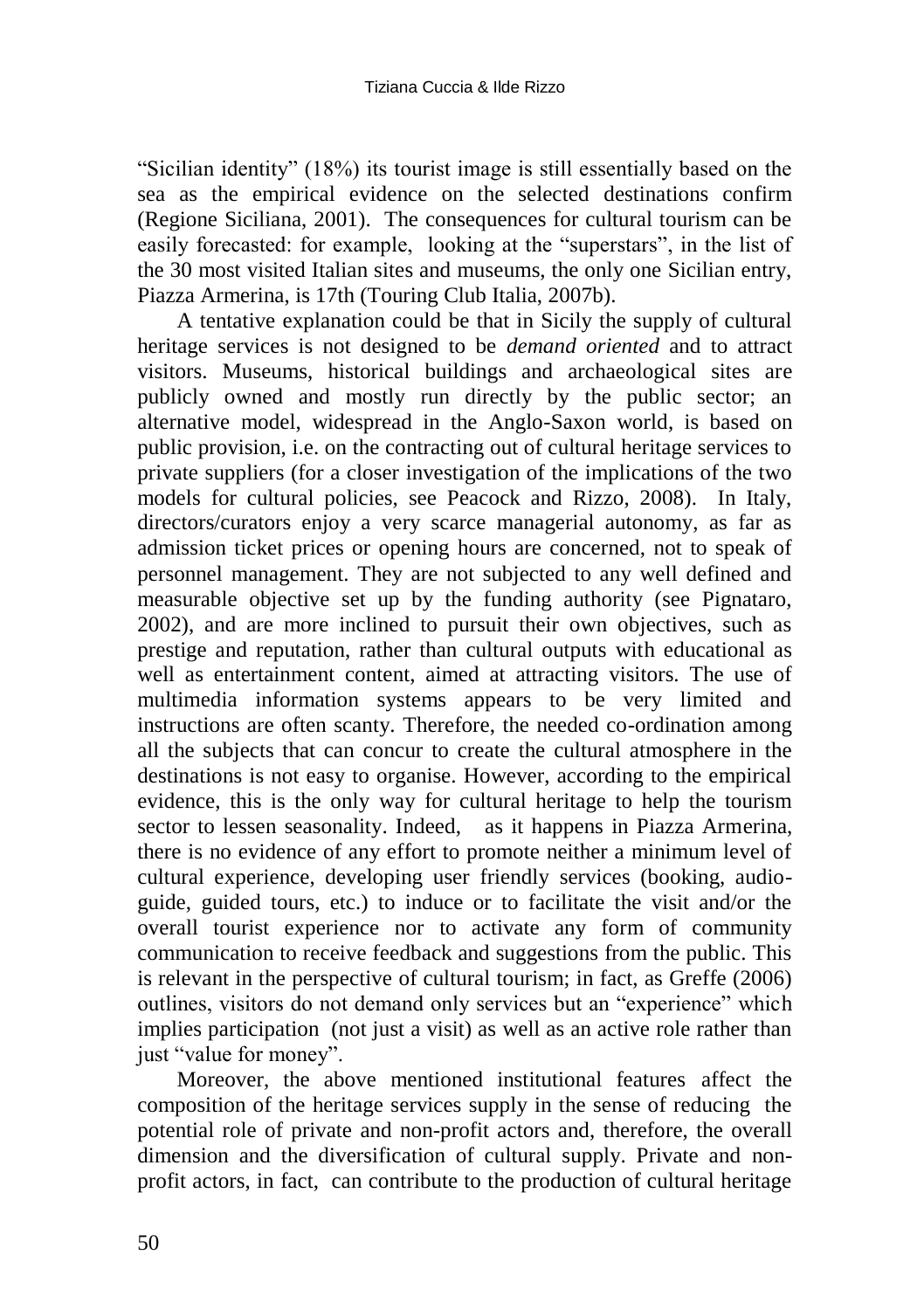services in many ways, going from the financial support to the donation in kind as expressed by the individual voluntary work employed in the cultural production.

The direct voluntary involvement of the individuals in the production of heritage services can be effective to spread cultural tourism in minor destinations, to manage the heritage in a sustainable way, which is closely routed in the local communities (e.g. retired persons interested in domestic history), and to offer a wide range of cultural products able to meet different types of visitors demand.

The features of the decision-making process and of the actors involved affect the use of regulation to determine the stock of cultural heritage, both in quantitative and qualitative terms, and its capability of becoming a "resource" for local development (Rizzo, 2003). A conservationist stance of the Heritage Authority, that sets restrictions on the use of buildings (i.e., banning performing cultural events) and the way in which restoration and re-use is carried out, might undermine the possibility of restoring and revitalising historical centres and of transforming them into a "resource" for local development. It might be argued that a conservationist stance might be perceived as a "signal" of quality, therefore attracting cultural tourists mainly interested in quality. However, the extent of such an effect, in reality, does not seem strong enough to balance the above mentioned shortcomings and reduces the effectiveness of built heritage to lessen tourism seasonality.

# **GOVERNANCE ISSUES**

The above analysis suggests some governance issues. Many public and private actors are involved in the promotion of a destination basing on its tangible and intangible capital and the dialogue among them is needed to overcome:

- vertical fragmentation (between central vs/ local government);
- horizontal fragmentation (among the actors at each level and among professions).

The outcome of the decision-making process is affected by the coexistence of different layers of government with overlapping, though different competences, implying the vertical fragmentation of the decision-making process. The existing distribution of functions in Sicily offers an example of the occurrence of such a phenomenon; no institutional links have been established between the Regional heritage authorities and local authorities even though their powers of regulating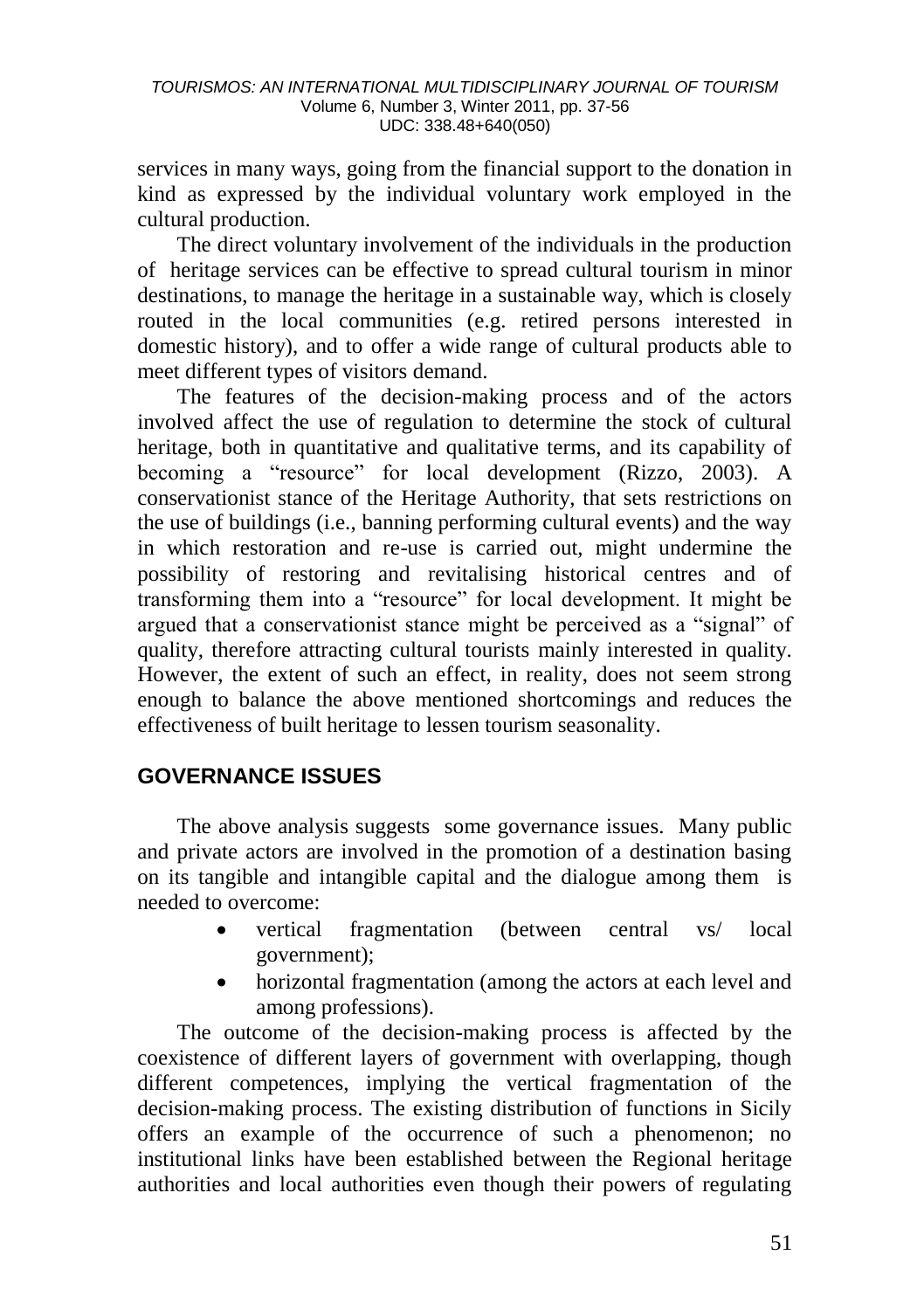heritage conservation have important implications on the cultural tourism policies carried out at local level. To overcome such a situation a greater public participation at local level is needed, so that the benefits and costs of heritage policies can be fully evaluated, and enlarging the role of local communities can offer a possible solution when the intervention of the higher level of government is not motivated by the internalization of spillovers.

Whenever heritage ownership within a city belongs to different actors, the possibility of offering an integrated fruition crucially depends on the degree of coordination within the area; for instance, in Sicily churches play a mayor role in the overall heritage supply but their management is outside the scope of the local public decision-maker and, therefore, unless a coordination is reached (through agreements and/or financial incentives) their fruition might be prevented. In other words, a cultural product cannot be offered and the higher stability of the tourism flows that seems to characterise cultural tourism cannot be pursued.

Overcoming fragmentation is necessary to develop networks and itineraries which turns to be a crucial tool for the enlargement and qualification of supply and enhance minor arts cities where, according to the empirical evidence previously reported, the tourism presence are less seasonal than in the superstar cultural destinations. With respect to Italy, for instance, empirical evidence shows that cultural tourism has not increased everywhere but only where projects of valorisation have been activated based on the enlargement and the qualification of supply (Federculture, 2006); even "superstars" as Paestum in Campania, or the Bronzes of Riace in Calabria by themselves are not suitable to generate a significant cultural tourism development.

Coordination is needed to favour the creation of "nets", involving also private producers, for instance in the field of performing arts, visual arts, handicrafts - which can be helpful in the attempt to throw light on the history of tourism destinations (Cuccia, 2004). For example, visitors might be offered a "package" including visiting of minor arts cities and/or the attendance at performances which might take place in historical buildings or archaeological sites, exhibitions, ateliers and so on, which has to be planned in advance and adequately publicized.

These policies turn to be easier to promote if decisions are taken by one decision-maker, while transaction costs will be higher if an agreement has to be reached time by time among the different actors. As Cuccia and Rizzo (2011) point out, different solutions can be undertaken: independent public agencies, no-profit foundations, associations of local governments are some of the possible solutions offered by institutional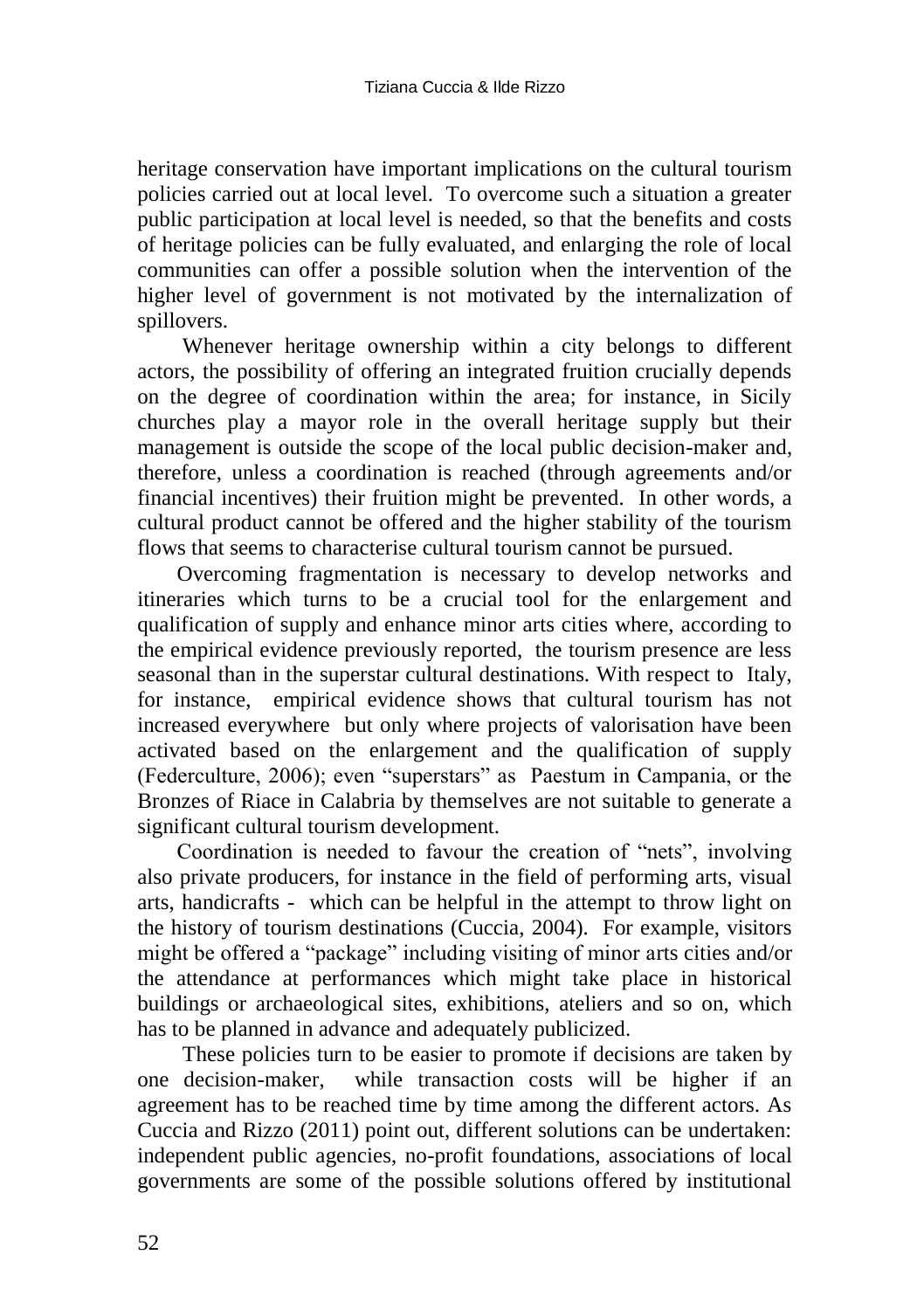engineering; on the grounds of the considerations developed above, what matters is the identification of clear objectives and incentives to foster the accountability toward stakeholders.

The allocation of the public resources for cultural initiatives should be planned in advance to maximize the tourism return and each destination will be considered for its specialization. These forms of coordination might be useful to overcome the tendency toward competition at local level, producing overlapping supplies on a very small scale of production, an example being the excess of performing arts in summer.

The institutional features of cultural public institutions in Sicily make not easy to overcome fragmentation and to develop fruitful coordinated strategies; in fact, there is no evidence of any active policy aimed at coordinating the efforts of the regional administration and of the museums" managers for a better distribution of visitors among the different sites, nor to involve other actors to enlarge the scope (Rizzo, 2004).

More room for positive innovative approaches arises in different fields: for instance, in connection with intangible heritage, food  $\&$  wine routes can be an example. The construction of the cultural identity of a destination, not only for tourism purposes, must be based on the participation of the local community and the Unesco certification of the relevance of a monument or a site is not effective without the involvement of the local public and private actors that directly or indirectly can benefit from it. Tourism and cultural policies should act in a complementary way to design a common project of local development if policy-makers want to mitigate the tourism seasonality through cultural initiatives strictly connected with their built heritage.

# **CONCLUDING REMARKS**

In this paper we have analysed the potential role of arts towns to foster cultural tourism and overcome tourism seasonality.

To reach this objective, tourism and cultural policies design requires long term strategic planning. To face such a challenge the promotion of community awareness is widely advocated. As the ICOMOS Charter (1999) outlines, "*The involvement and co-operation of local and/or indigenous community representatives, conservationists, tourism operators, property owners, policy makers, those preparing national development plans and site managers is necessary to achieve a*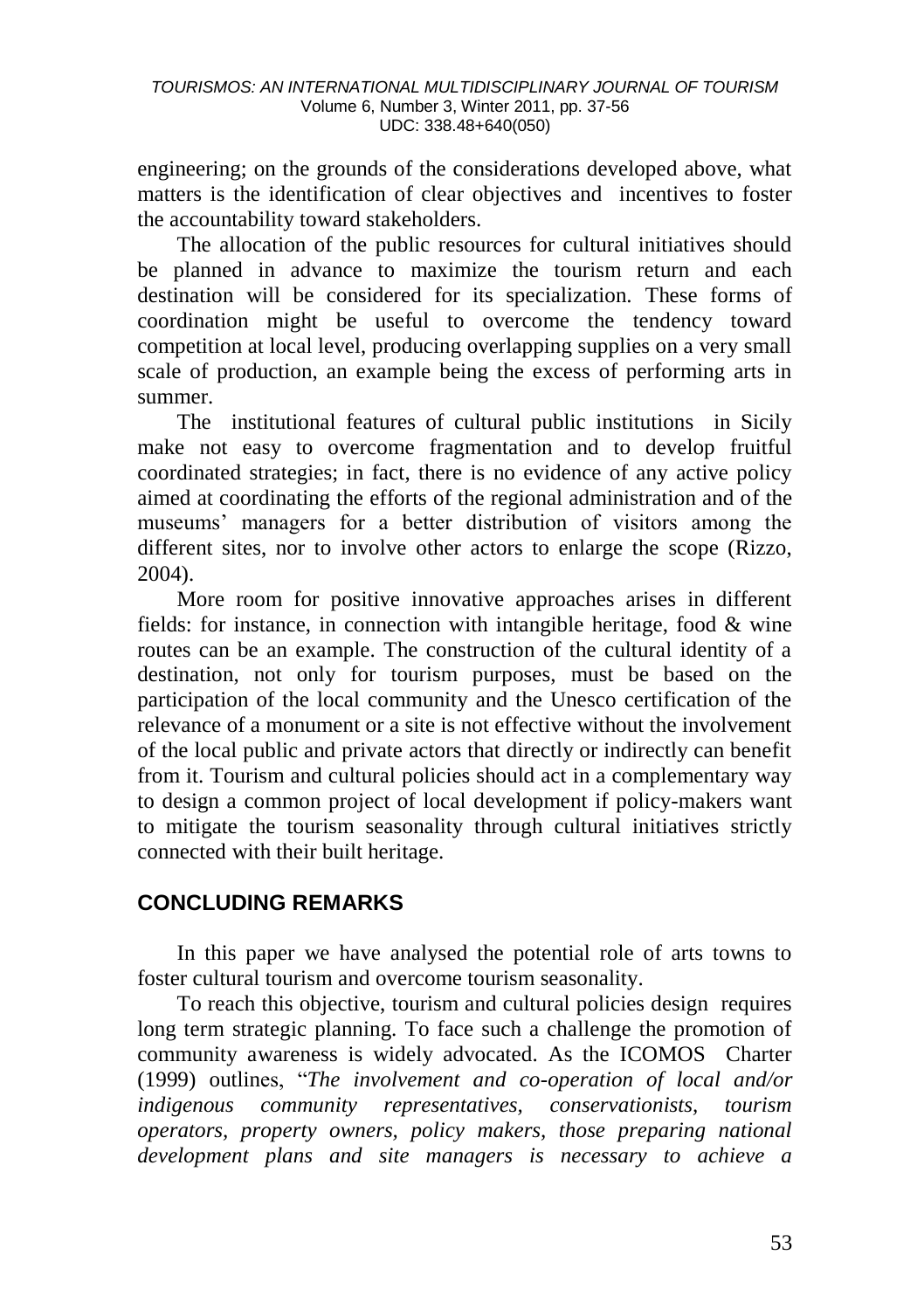*sustainable tourism industry and enhance the protection of heritage resources for future generations. in cultural tourism sustainability*."

In particular, as the empirical evidence shows that the tourism flows in the selected destinations in Sicily are less seasonal in the "minor" arts towns, located in the inner Sicily and characterised by a small size and accommodation capacity, complementarities have to be developed between different tourism destinations with the creation of coherent itineraries and institutional arrangements. We have also stressed that overcoming fragmentation of levels of government is necessary to favour the creation of nets, involving private and public producers of tourism and cultural goods and services.

#### **REFERENCES**

- Bellini, E., Gasparino, U., Del Corpo, B. & Malizia, W. (2007). Impact of Cultural Tourism upon Urban Economies: An Econometric Exercise, Fondazione Eni –Enrico Mattei, w.p. n.85.
- Bonet, L. (2003). Cultural Tourism. In R. Towse (Eds.) *A Handbook of Cultural Economics*, Cheltenham: Edward Elgar.
- Butler, R.W. (2001). Seasonality in Tourism: Issues and Implications. In T. Baum and S. Lundtrop (Eds.) *Seasonality in Tourism*, Oxford: Pergamon.
- Candela, G. & Castellani, M. (2007). La stagionalità nel turismo e le politiche di destagionalizzazione. Unpublished mimeo.
- Cellini R. (2011). Is UNESCO recognition effective in fostering tourism? A comment on Yang, Ling and Han. *Tourism Management*, Vol. 32, pp.452- 454.
- Centro Studi Europa Inform. (2004). L"impatto economico del turismo storicoculturale. Un modello di valutazione: il caso Rimini. Unpublished mimeo.
- Cuccia, T. (2004). L'organizzazione di rete nell'offerta turistica siciliana. In R. La Rosa (Eds.), *Lo sviluppo del turismo in Sicilia*, Milano: Franco Angeli.
- Cuccia, T. & Rizzo, I. (2011). Tourism Seasonality in cultural destinations: empirical evidence from Sicily. *Tourism Management*, Vol. 32, pp.589- 595.
- De Carlo, M. & Dubini, P. (2008). *La valorizzazione delle destinazioni – cultura e turismo*. Milano, EGEA.
- Europa Nostra. (2006). The encouragement and control of cultural tourism in Europe.

[Http://www.europanostra.org/downloads/documents/EN\\_position\\_paper\\_c](http://www.europanostra.org/downloads/documents/EN_position_paper_cultural_tourism.pdf) [ultural\\_tourism.pdf.](http://www.europanostra.org/downloads/documents/EN_position_paper_cultural_tourism.pdf)

- Federculture. (2006). *Cultura tra identità e sviluppo.* Roma, Terzo Rapporto Annuale.
- Frey, B. & Steiner, L. (2010). World Heritage List: does it make sense? working pape Institute for Empirical Research in Economics, University of Zurich, n.484, April.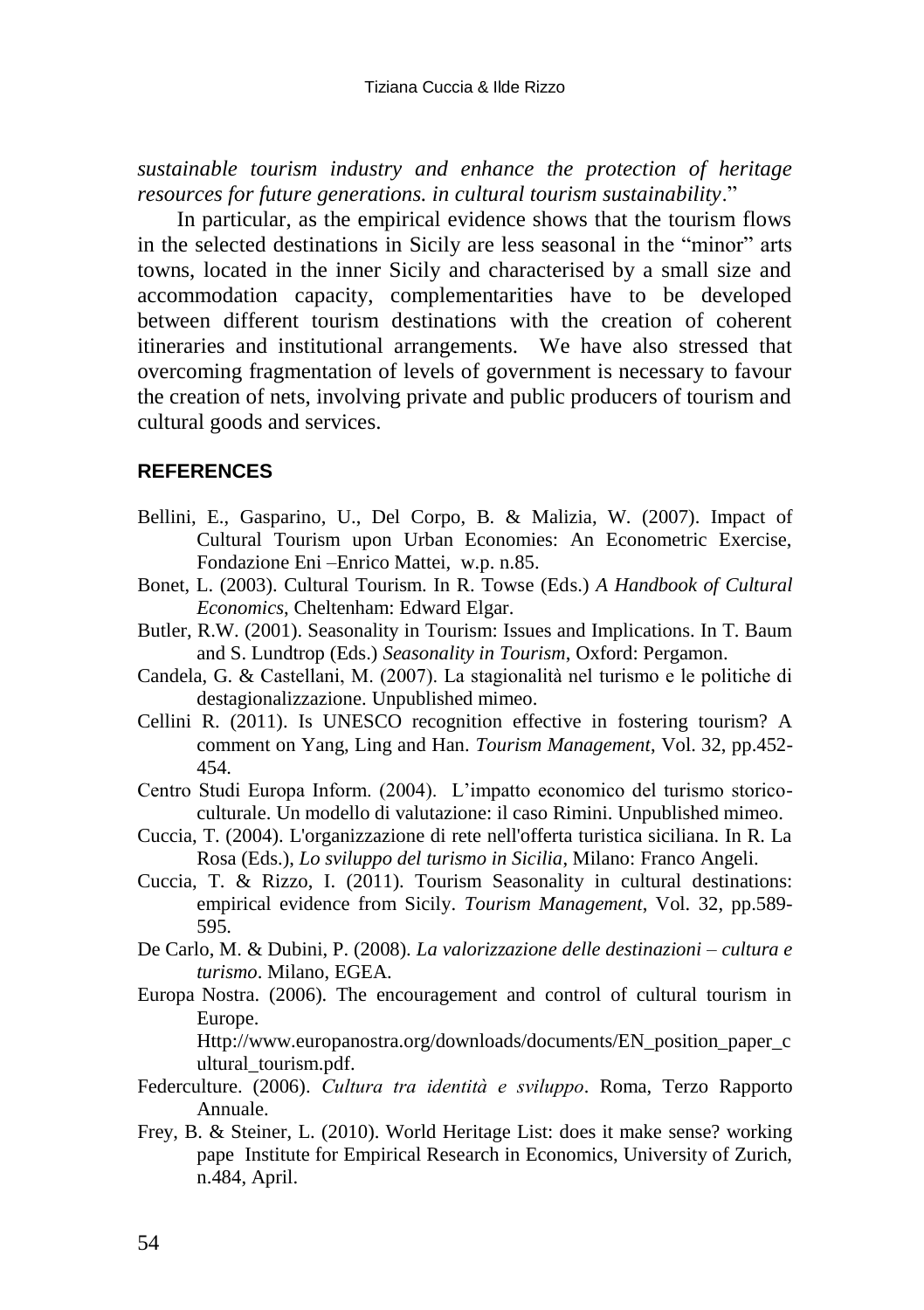#### *TOURISMOS: AN INTERNATIONAL MULTIDISCIPLINARY JOURNAL OF TOURISM* Volume 6, Number 3, Winter 2011, pp. 37-56 UDC: 338.48+640(050)

- Geser, G. (2007). Promoting Cultural Tourism through ICT. [Http://www.salzburgresearch.at/research/gfx/histurban-study\\_part-](http://www.salzburgresearch.at/research/gfx/histurban-study_part-1_cultural-)[1\\_cultural-](http://www.salzburgresearch.at/research/gfx/histurban-study_part-1_cultural-) tourism\_experiences\_srfg\_gg\_20070531.pdf
- Greffe, X. (2006). La mobilisation des actifs culturels de la France. Document de travail du DEPS, n.1270.
- ICOMOS. (1999). International cultural tourism charter. Managing tourism at places of heritage significance. *Unpublished mimeo*.
- ICOMOS. (2002). International Cultural Tourism Charter. Principles And Guidelines For Managing Tourism At Places Of Cultural And Heritage Significance. ICOMOS International Cultural Tourism Committee unpublished mimeo.
- Lundtorp, S. (2001). Measuring Tourism Seasonality. In T. Baum and S. Lundtrop (Eds.) Seasonality in Tourism, Oxford: Pergamon.
- Peacock, A.T. & Rizzo, I. (2008). *The Heritage Game. Economics, Policy and Practice*. Oxford: Oxford University Press.
- Pignataro, G. (2002). Measuring the efficiency of museums: a case study in Sicily. In I. Rizzo and R. Towse (Eds.) *The Economics of Heritage: A Study in the Political Economy of Culture in Sicily*, Aldershot: Edward Elgar.
- Regione Siciliana. (2001). Primo rapporto sul turismo in Sicilia, Palermo.
- Regione Siciliana. (2007). Documento di Programmazione Economica Finanziaria 2008 – 2011, Palermo.
- Rizzo, I. (2003). Regulation. In R. Towse (Eds.) *Handbook in Cultural Economics*, Cheltenham: Edward Elgar.
- Rizzo, I. (2004). The Relationship between Regional and National Policies in the Arts. In V. Ginsburgh (Eds.) *Economics of the Arts and Culture*. Invited Papers of the 12th Biennial Conference, Amsterdam: North-Holland.
- Rizzo, I. & Towse, R. (2002). *The Economics of the Heritage: a study in the political economy of culture in Sicily*. Cheltenham, Edward Elgar.
- Rizzo, I. & Throsby, D. (2006). Cultural heritage: economic analysis and public policy. In V. Ginsburgh and D. Throsby (Eds.) *Handbook of the Economics of the Arts and Culture*, Amsterdam: Elsevier.
- Rossellò-Nadal, J., Riera Font, A. & Rossello, A. (2004). The Economic Determinants of Seasonal Patterns. *Annals of Tourism Research*, Vol. 31, pp.697-711.
- Sequeira, T.N. & Campos, C. (2005). International Tourism and Economic Growth: A Panel Data Approach, Fondazione Eni –Enrico Mattei, w.p. n. 141.
- Streeten, P. (2006). Culture and economic development. In V.Ginsburgh and D. Throsby (Eds.) *Handbook of the Economics of the Arts and Culture*, Amsterdam: Elsevier.
- Touring Club Italia. (2007a). L"annuario del turismo e della cultura, Direzione Studi e Ricerche 2007, Milano.
- Touring Club Italia. (2007b). Dossier musei 2007, Milano.
- Yang, C.H., Lin, H.L. & Han, C.C. (2010). Analysis of international tourist arrivals in China: the role of World Heritage sites. *Tourism Management*, Vol. 31, pp.827-37.